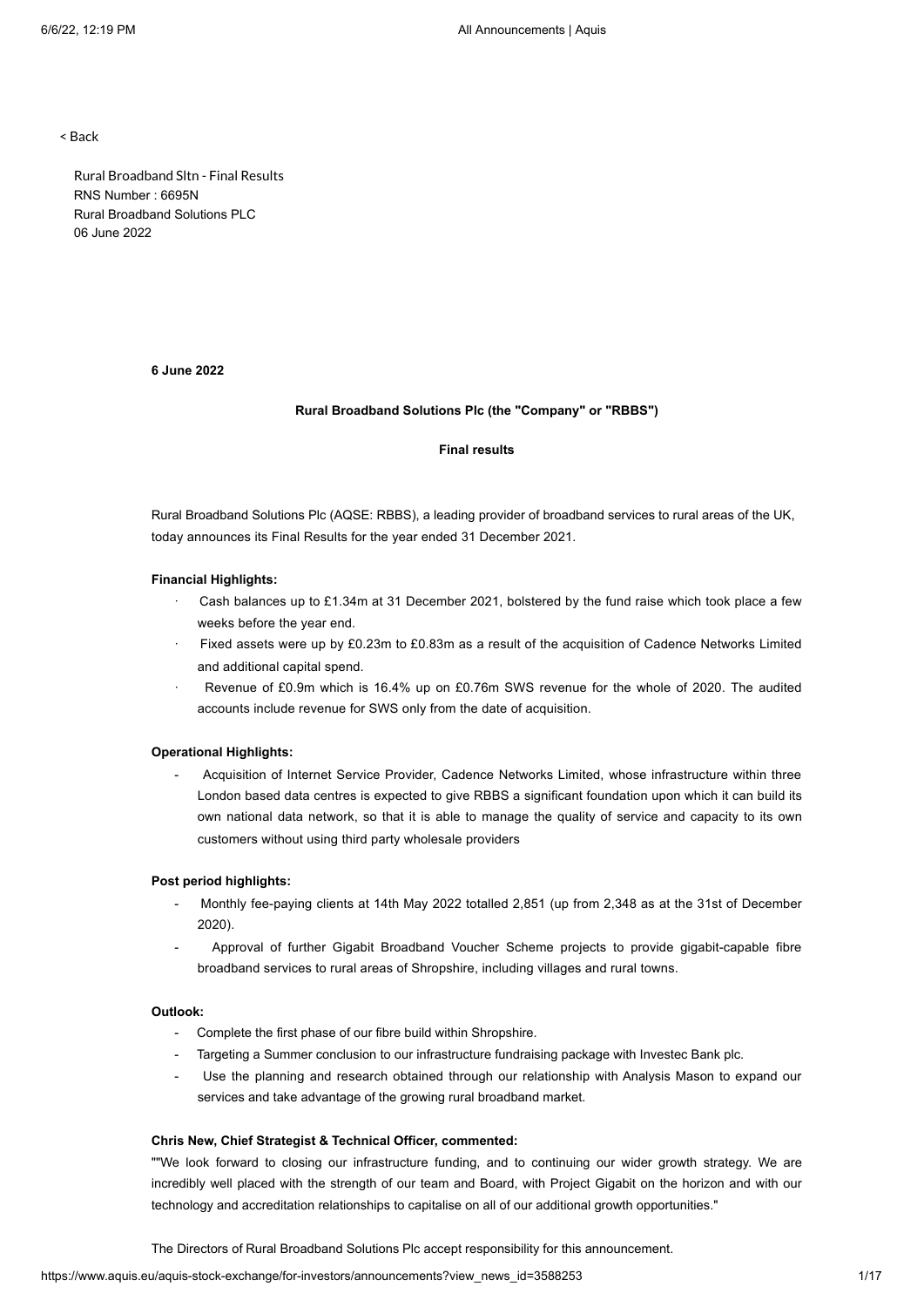#### **For further information please contact:**

Keith Harris Executive Chairman Rural Broadband Solutions Plc www.ruralbroadbandsolutions.com info@ruralbroadbandsolutions.com

AQSE Stock Exchange Corporate Adviser Alfred Henry Corporate Finance Limited Jon Isaacs jisaacs@alfredhenry.com www.alfredhenry.com Tel: +44 (0) 203 772 0021

AQSE Stock Exchange Corporate Broker Hybridan LLP Claire Louise Noyce claire.noyce@hybridan.com www.hybridan.com +44 20 3764 2341

### **Chairman's Statement**

2021 was a year that saw a continuation of trends in how we work and where we live, with connectivity in even the remotest areas becoming an increasingly essential utility. However, there still remains a huge unmet need here. Just last month the All-Party Parliamentary Group (APPG) on the Rural Powerhouse warned that "Rural Britain is not a museum" and is being "held back" by, among many other things, "slow" broadband connectivity. Your Company is amongst those at the forefront of providing the information highways that can level up the great divide. 2021 has been a pivotal year for the Company. Our initial dark fibre ring, and backhaul capability provided by the December 2021 acquisition of Cadence Networks give RBBS a significant foundation upon which it can build its own national data network, and efficiently provide cutting edge connectivity to a wider range of rural towns and villages. As well as investing in capabilities, partnerships and infrastructure, we have also put a team in place that has the experience and expertise to execute as we move to the next phase of our growth strategy, which we anticipate will see a step change in customer numbers.

In December 2021, we concluded the acquisition of Cadence Networks Limited and completed an additional fund raising of £1.67m. These actions have helped RBBS with its strategic objective of becoming a major presence in the provision of broadband services to rural areas in the UK. Moreover, the acquisition has allowed RBBS to create its own national network from which building its own Fibre network will be facilitated. The money raised not only paid for the cash element of the consideration of the acquisition, but provided the Company with the funds to commence the first phase of its fibre builds.

### *Key Numbers*

We are delighted to present our full year financial results for the year ending 31 December 2021.

The results include a full 12 months of operational results, with revenues of £0.9m resulting in an operating loss of £1.2m which includes a full year of PLC expenses of £0.42m as well as acquisition and specialist consultancy costs of £0.16m and share based payment expenses of £0.26m. Share options have been awarded to all members of staff and are subject to specific performance criteria.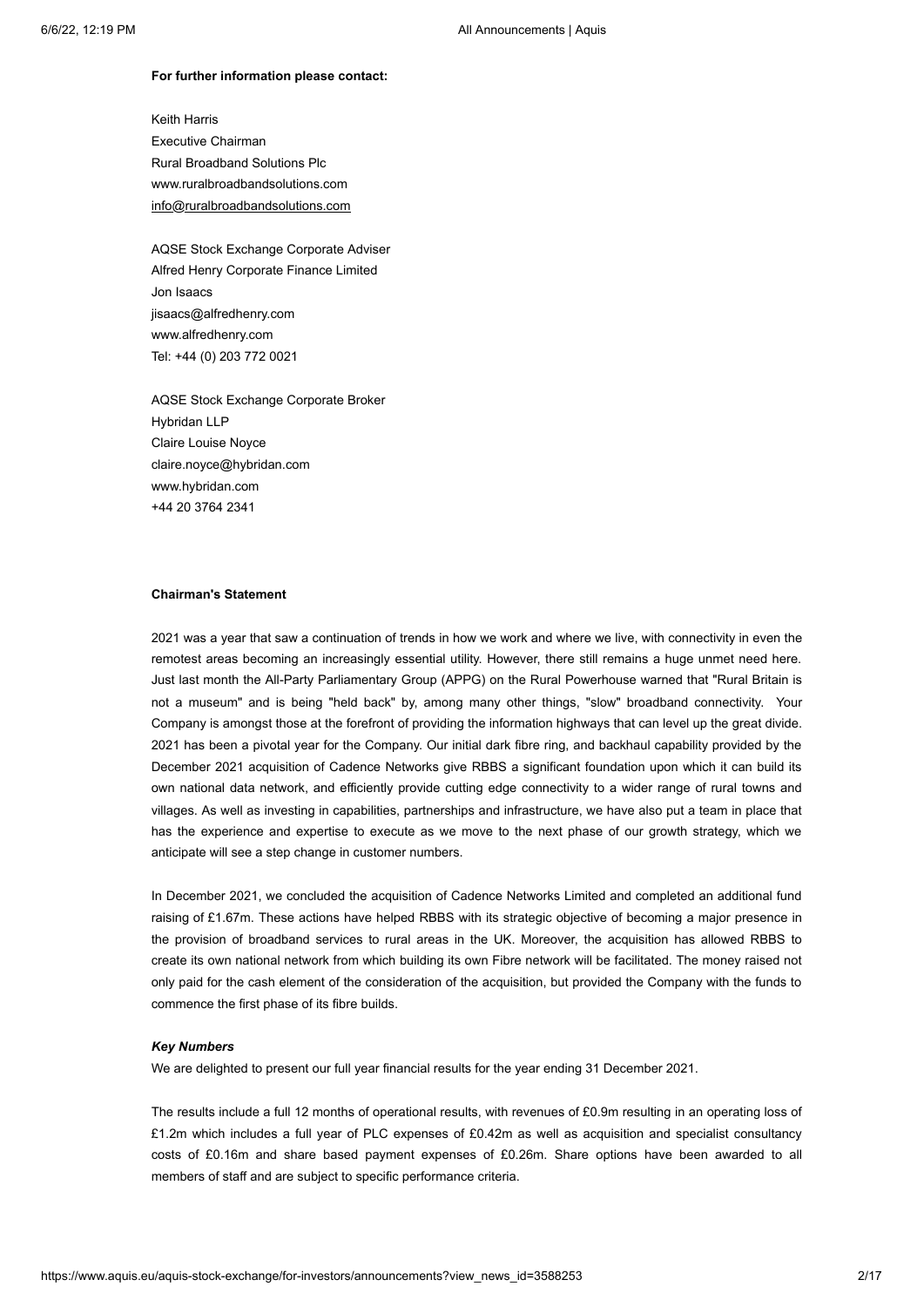Cash balances were up by £0.55m to £1.34m benefitting from the £1.67m raised in the December fund raise. Fixed assets were up by £0.23m to £0.83m as a result of the acquisition and additional capital spend. It is also worth noting that, SWS's revenue for the whole of 2020 was £0.76m, 2021 revenue represents a growth of 16.4% on the previous year on a like for like basis.

Revenue continues to grow from our existing network. As at 14th May 2022, monthly fee-paying clients totaled 2,851 (up from 2,348 as at the 31st of December 2020). This provides a solid base of recurring revenue. Customer churn remains extremely low reflecting our superior offer in rural areas.

This installed base of clients gives a current annual run rate of over £0.95m of subscription revenues. This growth does not include the additional revenue that will be generated as a result of the Project Gigabit Opportunity (villages) and the Fibre to the Premise (FTTP) solution for small towns - work for both commenced just prior to the year-end in 2021.

#### *Growth of the Business*

In the Chairman's Statement in last year's Annual Report and Accounts, I stated that "we will be pushing forward to deliver the implementation of our growth strategy." Throughout 2021, this is what we have been doing and the Company's ambition continues to reflect the much larger market opportunity that now prevails.

During that time, we have continued to prepare the foundations for business growth by enlarging the management team and the premises required to operate a bigger operating entity. We have also been deploying the proceeds from our recently raised equity capital, not only to continue to grow our core customer base, which is described in more detail below, but also to plan a much more aggressive expansion into the rural broadband market. To this end, we hired Analysys Mason, a well-known specialist consultancy in the field of digital infrastructure planning, to analyse, review and report on the strategy on which we are embarking.

The attraction of acquiring Cadence was influenced by the opportunity to collaborate with its founders, particularly Adam Gent who is now Chief Technical Officer for the Group. Adam has an enviable track record in the field of business-to-business core fibre network solutions and has already considerably bolstered the quality and resilience of the existing Fixed Wireless Access (FWA) network. In December we announced that this would allow Chris New to move towards a CEO role in 2022. This transition is now complete as of midway through Q1 2022. This is a non-Board role.

The acquisition of Cadence has also considerably increased our data transfer capacity and at a much cheaper price than previous leased lines and will allow RBBS to sell services on a business-to-business basis. From that base, we continue to concentrate on growing the size and scope of our business in Shropshire for the benefit of our shareholders and the satisfaction of our customers and on taking our trading model into other rural areas of the UK.

#### *Capital Availability and Outlook*

We are encouraged and excited by the planned expansion of our services and by the potential for the Company borne from the existing and growing size of the rural broadband market and the significant planning and research that we have done in conjunction with Analysis Mason. We are also encouraged by the ever increasing demand within the UK for nationwide fast and reliable broadband. Our dynamic business sector has become a critical element in returning the economy to growth. We are focused on delivering first rate services to our growing customer base, thereby maximising our return on investment to all our stakeholders and have commenced the first phase of our fibre build within Shropshire.

In our December 2021 statement, we announced that we have appointed Investec Bank plc as infrastructure funding advisor because the Investec team has specialist expertise in the digital infrastructure sector and can facilitate access to various potential sources of funding. Investec continues to progress an infrastructure fundraising process to finance both ultrafast and gigabit capable broadband build out from both existing and new markets. We now expect to conclude this process during the Summer.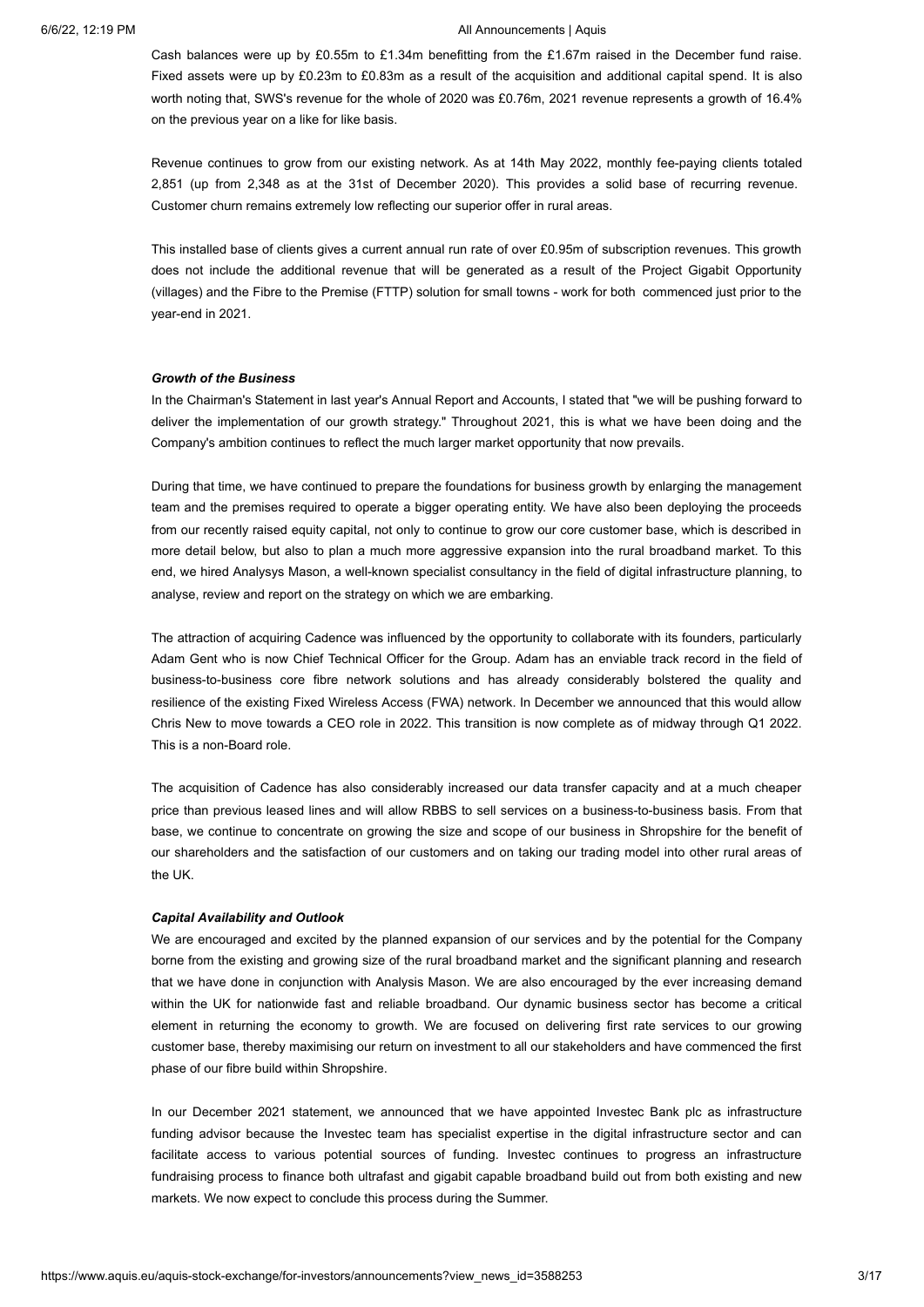The ability to have got this far inevitably relies upon high quality human resources and in this respect I would like to record my sincere thanks to our management team led by Chris New which has faced a fast evolving environment with skill, hard work and dedication. As a result, I look forward with confidence to our achieving the progress we are seeking throughout this year and beyond.

Keith Harris Chairman

1 June 2022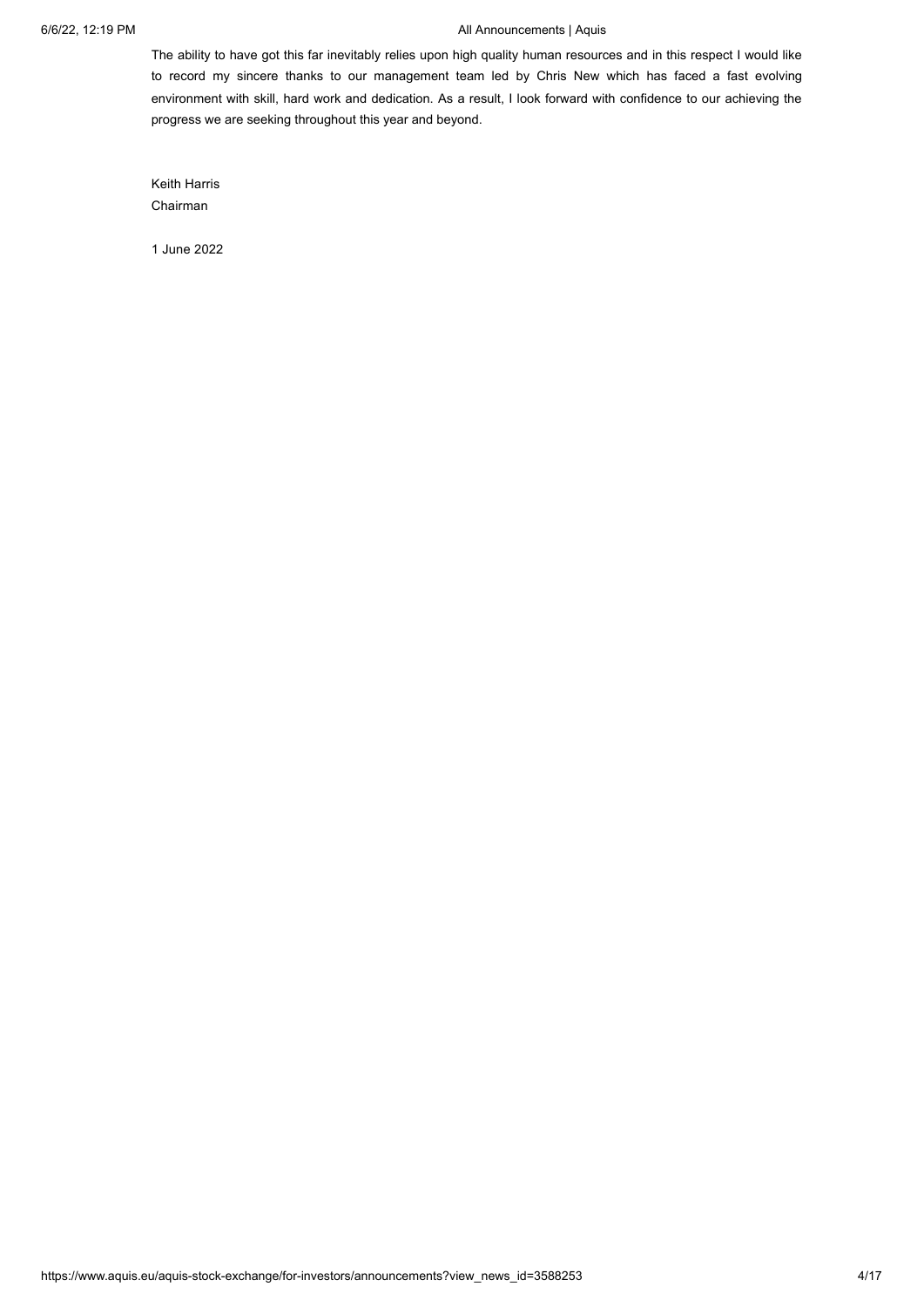# **Consolidated income statement for the year ended 31 December 2021**

|                                                       | Year ended               | Year ended       |
|-------------------------------------------------------|--------------------------|------------------|
|                                                       | 31 December 2021         | 31 December 2020 |
|                                                       | £'000                    | £'000            |
|                                                       |                          |                  |
| Turnover                                              | 887                      | 128              |
| Cost of sales                                         | (333)                    | (30)             |
| <b>Gross profit</b>                                   | 554                      | 98               |
|                                                       |                          |                  |
| Other administration fees and expenses                | (1,783)                  | (769)            |
| Other operating income                                | 26                       | 23               |
| Amortisation of intangible assets                     |                          | (23)             |
| <b>Operating loss</b>                                 | (1, 203)                 | (671)            |
|                                                       |                          |                  |
| Finance income                                        | $\overline{\phantom{m}}$ | 5                |
| Finance expenses                                      | (8)                      | (23)             |
| Foreign exchange loss                                 |                          | (31)             |
| Net finance expense                                   | (8)                      | (49)             |
|                                                       |                          |                  |
| Loss before income tax                                | (1, 211)                 | (720)            |
|                                                       |                          |                  |
| Income tax expense                                    | 97                       | (8)              |
| Loss for the year                                     | (1, 114)                 | (728)            |
|                                                       |                          |                  |
| <b>Attributable to:</b>                               |                          |                  |
| - Owners of the Parent                                | (1, 114)                 | (728)            |
|                                                       | (1, 114)                 | (728)            |
|                                                       |                          |                  |
| Basic and diluted loss per share (pence) attributable | (0.36)                   | (0.35)           |
| to the owners of the Parent during the year           |                          |                  |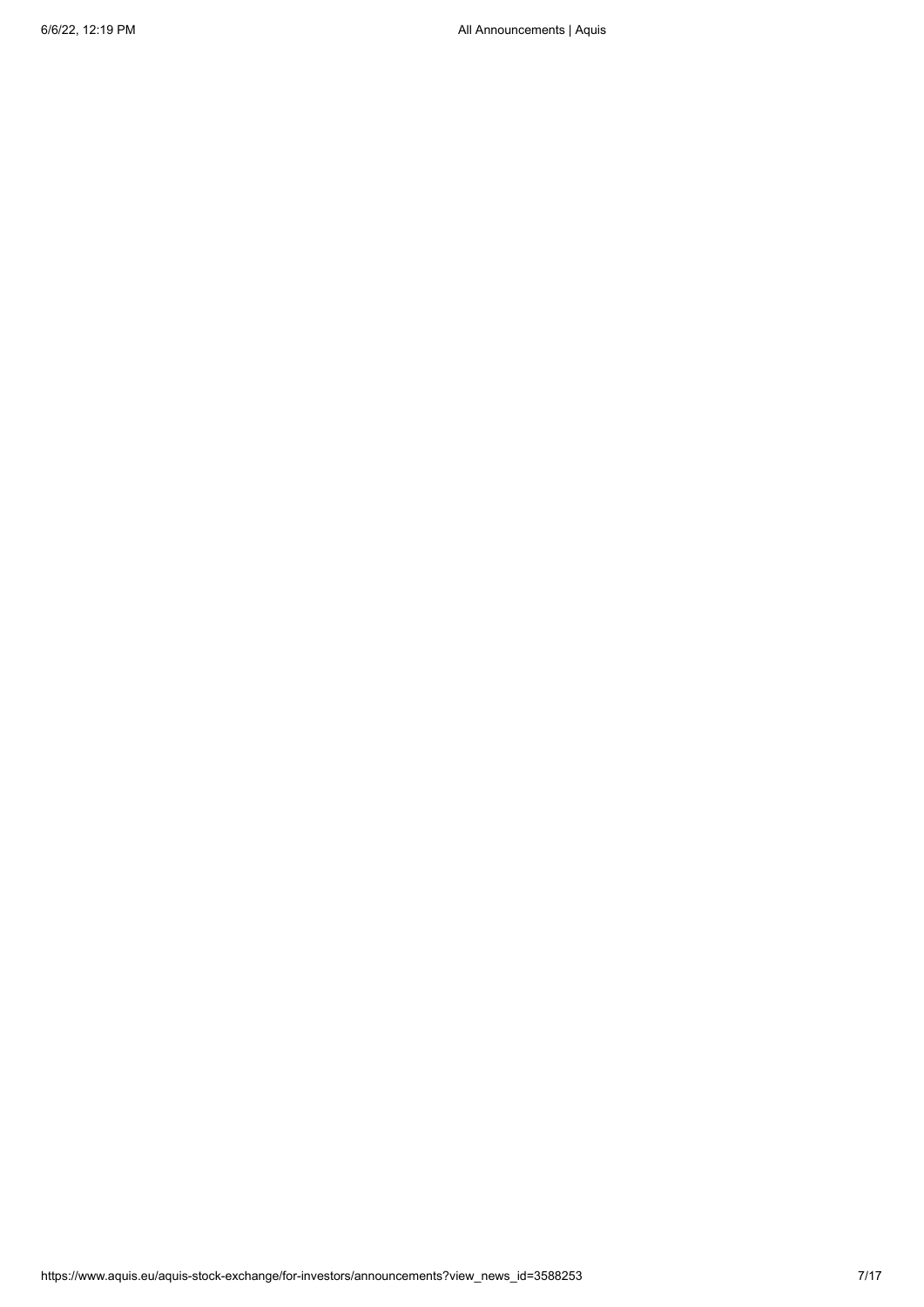# **Consolidated Balance sheet**

**at 31 December 2021**

|                                                | As at            | As at            |
|------------------------------------------------|------------------|------------------|
|                                                | 31 December 2021 | 31 December 2020 |
|                                                | £'000            | £'000            |
| <b>Assets</b>                                  |                  |                  |
| <b>Non-current assets</b>                      |                  |                  |
| Intangible assets                              | 1,626            | 1.372            |
| Right-of-use assets                            | 17               | 30               |
| <b>Fixed assets</b>                            | 831              | 605              |
| Subscriptions due                              | 950              | 950              |
| <b>Total non-current assets</b>                | 3,424            | 2,957            |
| <b>Current assets</b>                          |                  |                  |
| <b>Stock</b>                                   | 223              | 187              |
| Deferred tax                                   | 20               |                  |
| Trade and other receivables                    | 177              | 146              |
| Cash at bank                                   | 1,340            | 789              |
| <b>Total current assets</b>                    | 1,760            | 1,122            |
| <b>Total assets</b>                            | 5,184            | 4,079            |
|                                                |                  |                  |
| <b>Equity</b>                                  |                  |                  |
| Capital and reserves attributable to owners of |                  |                  |
| the Parent:                                    |                  |                  |
| Issued share capital                           | 3,619            | 3,041            |
| Warrant reserve                                | 77               | 77               |
| Share option reserve                           | 257              |                  |
| Retained earnings                              | 532              | 409              |
| <b>Total equity</b>                            | 4,485            | 3,527            |
| <b>Liabilities</b>                             |                  |                  |
| <b>Current liabilities</b>                     |                  |                  |
| Bank loan                                      | 37               | 12               |
| Lease liability                                | 26               | 28               |
| Trade and other payables                       | 472              | 212              |
| <b>Total</b><br>current<br>liabilities         | 535              | 252              |
| <b>Non-current liabilities</b>                 |                  |                  |
| Bank loan                                      | 119              | 153              |
| Lease liability                                | 45               | 69               |
| Deferred tax                                   |                  | 78               |
| <b>Total non-current liabilities</b>           | 164              | 300              |
| <b>Total liabilities</b>                       | 699              | 552              |
| <b>Total equity and liabilities</b>            | 5,184            | 4,079            |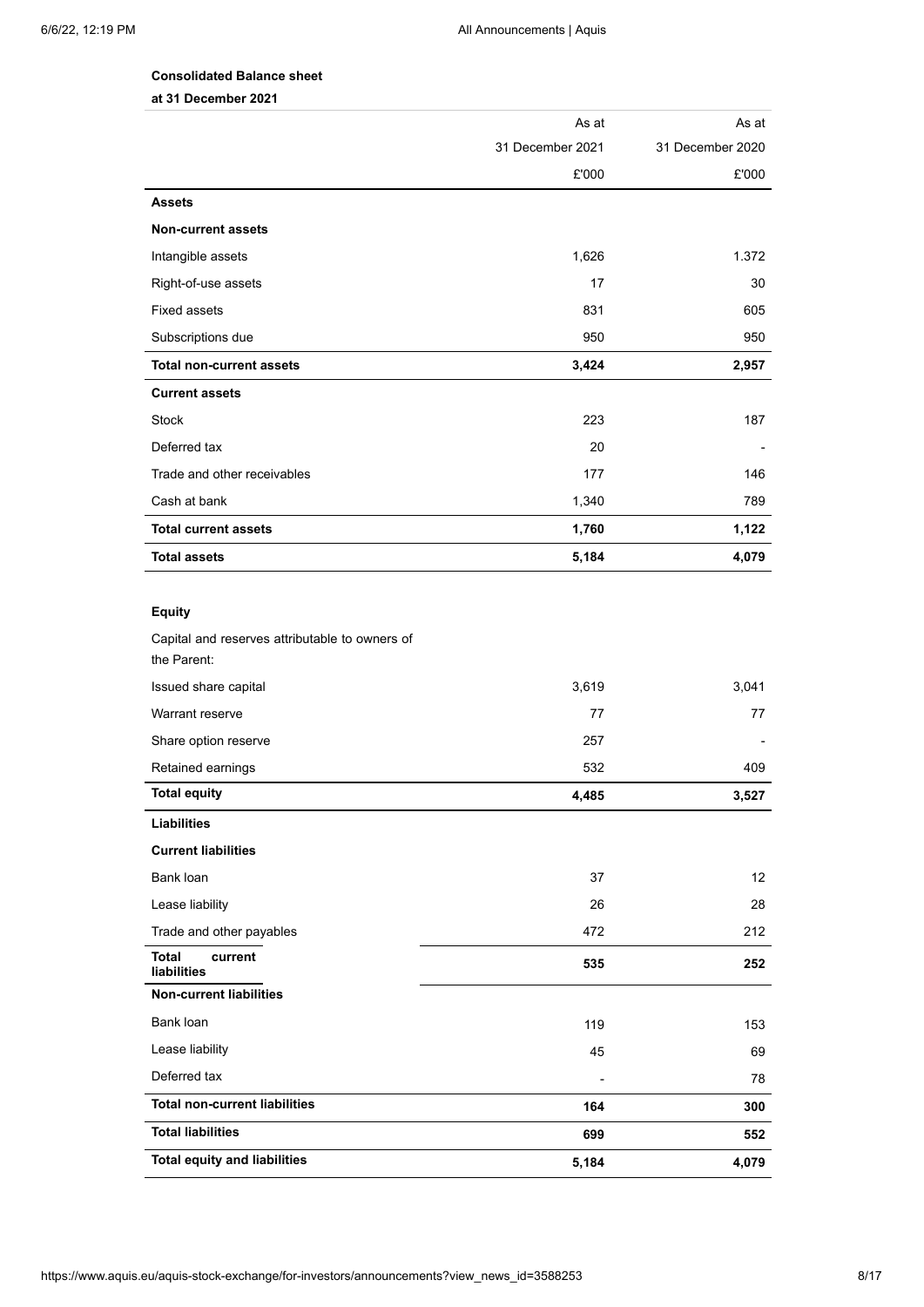# **Consolidated statement of cashflows for the year ended 31 December 2021**

|                                                                  | Year ended       | Year ended       |
|------------------------------------------------------------------|------------------|------------------|
|                                                                  | 31 December 2021 | 31 December 2020 |
|                                                                  | £'000            | £'000            |
| Cash flows from operating activities                             |                  |                  |
| Loss for the year before tax                                     | (1,211)          | (720)            |
| Adjustments for:                                                 |                  |                  |
| Finance income                                                   |                  | (5)              |
| Finance expenses                                                 | 8                | 23               |
| Gain on sale of tangible fixed assets                            | (3)              |                  |
| Depreciation and impairment of tangible fixed assets             | 245              | 30               |
| Amortisation of intangible assets                                |                  | 23               |
| Share based payments relating to share options                   | 257              |                  |
| Foreign exchange loss                                            |                  | 31               |
| Operating loss before changes in working capital                 | (704)            | (618)            |
| (Increase)/decrease in trade and other receivables               | (18)             | 360              |
| Increase in stock                                                | (36)             |                  |
| Increase/(decrease) in trade and other payables                  | 240              | (265)            |
| Cash used in operations                                          | (518)            | (523)            |
| Interest received                                                |                  | 5                |
| Interest paid                                                    | (8)              |                  |
| Net cash used in operating activities                            | (526)            | (518)            |
| Cash flows from investing activities                             |                  |                  |
| Purchase of intangible fixed assets                              | (43)             |                  |
| Purchase of tangible fixed assets                                | (359)            | (108)            |
| Sale of tangible fixed assets                                    | 8                |                  |
| Net cash on acquisition of subsidiary                            | (77)             | (946)            |
| Net cash used in from investing activities                       | (471)            | (1,054)          |
| Cash flows from financing activities                             |                  |                  |
| Issue of shares                                                  | 1,675            | 2,291            |
| Principal paid on lease liabilities                              | (118)            | (23)             |
| Interest paid on lease liabilities                               |                  | (1)              |
| Repayment of loans                                               | (9)              |                  |
| Net cash generated from financing activities                     | 1,548            | 2,267            |
| Net increase in cash and cash equivalents                        | 551              | 695              |
| Cash and cash equivalents at beginning of the year               | 789              | 94               |
| Foreign exchange losses on<br>cash<br>and<br>cash<br>equivalents |                  |                  |
| Cash and cash equivalents at end of the year                     | 1,340            | 789              |

**Notes to Preliminary Results for the Period Ended 31 December 2021**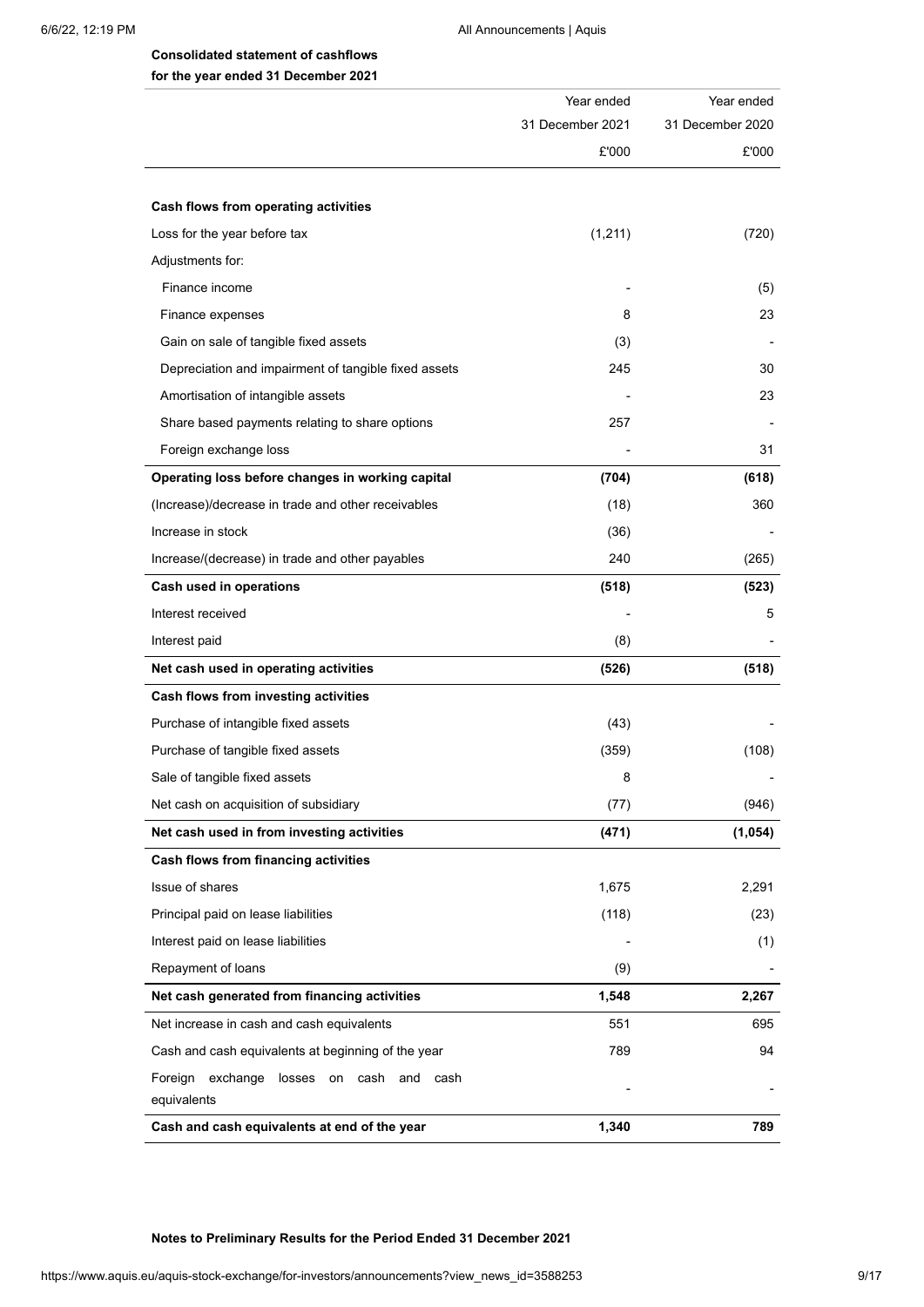# **1 General information**

The financial information set out above does not constitute statutory accounts for the purpose of the Isle of Man Companies Act 2006. The financial information has been extracted from the statutory accounts of Rural Broadband Solutions Plc and is presented using the same accounting policies, which have not yet been filed with the Registrar of companies, but on which the auditors gave an unqualified report on 1 June 2022.

The preliminary announcement of the results for the year ended 31 December 2021 was approved by the board of directors on 1 June 2022.

Rural Broadband Solutions Plc (the "Company") was incorporated and registered in the Isle of Man under the Isle of Man Companies Acts 1931 to 2004 on 27 June 2006 as a public limited company with registered number 117001C. On 7 January 2011 with the approval of Shareholders in general meeting, the Company was reregistered as a company under the Isle of Man Companies Act 2006 with registered number 006491v. Rural Broadband Solutions Plc and its subsidiaries' (the "Group") investment strategy is to identify investment opportunities and acquisitions in the developing market for rural broadband in the UK. The Company seeks to provide Shareholders with an attractive total return achieved primarily through capital appreciation.

The Company's administration is delegated to Apex Corporate Services (IOM) Limited (formerly known as Mainstream Fund Services (IOM) Limited) (the "Administrator"). The registered office of the Company is Exchange House, 54-62 Athol Street, Douglas, Isle of Man, IM1 1JD.

Pursuant to a prospectus dated 20 October 2006 there was an authorisation to place up to 50 million shares. Following the close of the placing on 26 October 2006, 30 million shares were issued at a price of 100p per share.

The shares of the Company were admitted to trading on the AIM Market of the London Stock Exchange ("AIM") on 26 October 2006 when dealings also commenced. On the same date the shares of the Company were admitted to the Official List of The International Stock Exchange (the "TISE").

As a result of a further fundraising in May 2007, 32,292,810 shares were issued at a price of 106p per share, which were admitted to trading on AIM on 22 May 2007.

On 4 June 2018 the listing of the Company's shares on AIM and on TISE was cancelled.

Pursuant to an Admission Document dated 2 December 2019 there was a placing of 29,000,000 shares on 2 December 2019. On the same date the shares of the Company were admitted to trading on the Aquis Stock Exchange (formerly the NEX Exchange Growth Market).

Pursuant to an Admission Document dated 23 September 2020 there was a placing of 100,000,000 shares and 100,000,000 warrants for the fundraising, consideration shares of 16,000,000 in relation to the acquisition of Secure Web Services Limited (note 27) and 800,000 shares and 1,622,400 warrants issued in consideration for services on 21 October 2020. On the same date the shares of the Company were re-admitted to trading on the Aquis Stock Exchange.

A further Placing and Subscription took place in December 2021 in order to fund the acquisition of Cadence Networks Limited and drive organic growth before infrastructure funding. There was a placing of 55,833,333 shares and consideration shares of 2,000,000 in relation to the acquisition of Cadence Networks Limited (note 27). These shares were issued and admitted to trading on the Aquis Stock Exchange on 21 December 2021.

The Company's agents perform all functions, other than those carried out by the Board.

The financial statements were authorised for issue by the directors on 1 June 2022.

### **2 Summary of significant accounting policies**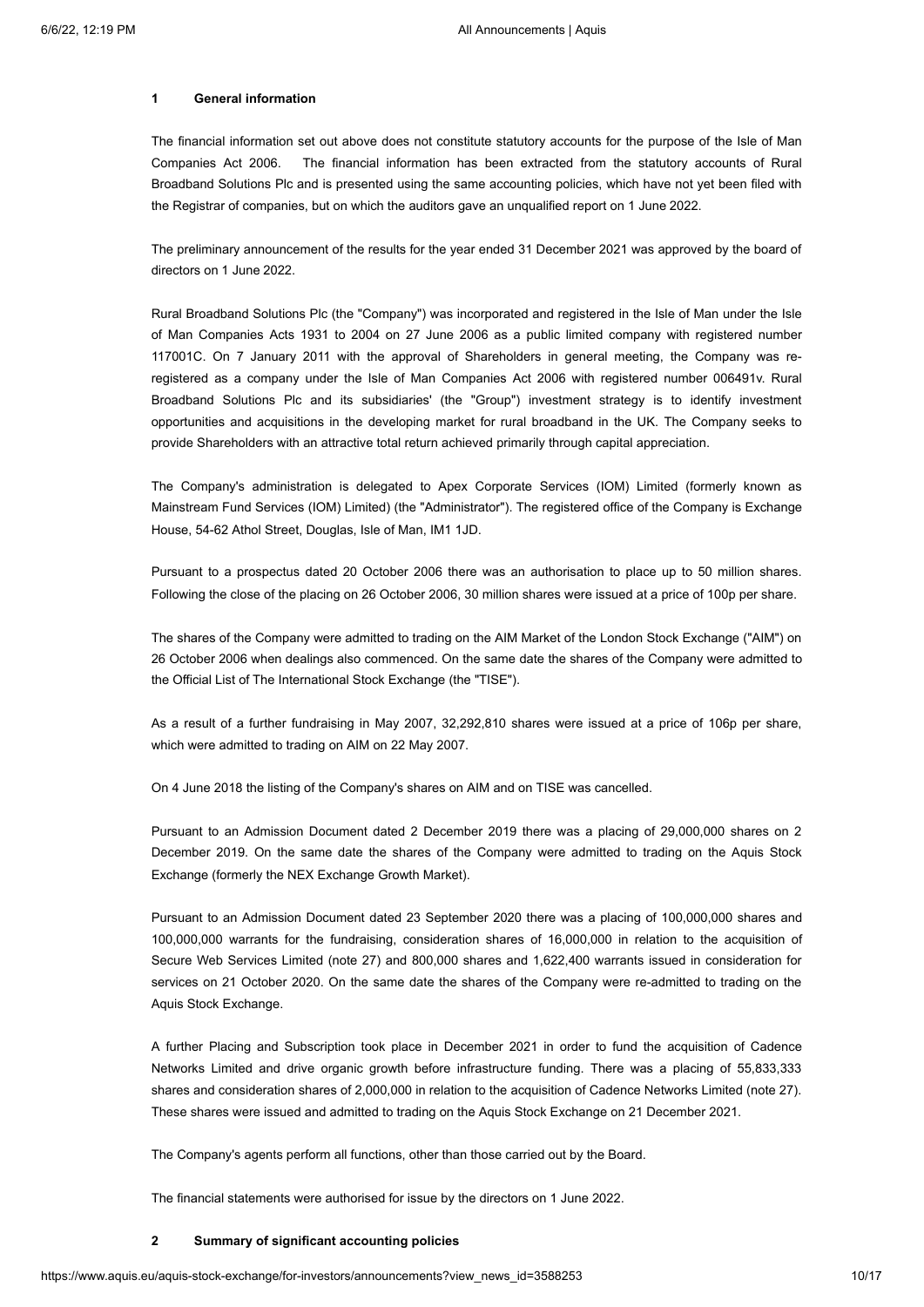The principal accounting policies applied in the preparation of these financial statements are set out below. These policies have been consistently applied to all years presented unless otherwise stated.

### **2.1 Basis of preparation**

These financial statements have been prepared in accordance with International Financial Reporting Standards ("IFRS") as adopted by the European Union. The financial statements have been prepared on the going concern basis, as the Board of Directors has a reasonable expectation that the Company has the resources to continue in business for the foreseeable future.

The financial statements have been prepared under the historic cost convention, as described in the accounting policies set out below. These accounting policies are consistent with those in the previous year.

### **Adoption of new and revised International Financial Reporting Standards (IFRSs)**

A number of new standards, amendments to standards and interpretation are effective for annual periods beginning after 1 January 2021 and have not been applied in preparing these consolidated financial statements. None of these are expected to have a significant effect on the consolidated financial statements of the Group. The relevant standards are as follows.

|                  |                           |                                            | <b>Application date</b> |
|------------------|---------------------------|--------------------------------------------|-------------------------|
|                  |                           |                                            | оf                      |
| Reference        | <b>Title</b>              | Summary                                    | standard                |
|                  |                           |                                            | (Periods                |
|                  |                           |                                            | commencing on           |
|                  |                           |                                            | or after)               |
| IAS <sub>1</sub> | Presentation of Financial | Amendments regarding the classification of | 1 January 2023          |
|                  | <b>Statements</b>         | liabilities.                               |                         |

### **Adoption of new and revised International Financial Reporting Standards (IFRSs)**

# **2.2 Significant accounting estimates and judgements**

The Group makes certain estimates and assumptions regarding the future. Estimates and judgements are continually evaluated based on historical experience and other factors, including expectations of future events that are believed to be reasonable under the circumstances. In the future, actual experience may differ from these estimates and assumptions. The estimates and assumptions that have a significant risk of causing a material adjustment to the carrying amounts of assets and liabilities within the next financial year are discussed below.

# (a) Trade receivables and Loans and receivables

The Group assesses its trade receivables and loans and receivables for impairment at the end of each reporting period. In determining whether an impairment loss should be recorded in profit or loss, the Group makes judgements as to whether there is observable data indicating a measurable decrease in the estimated future cash flows from a financial asset.

# **2.3 Foreign currency translation**

# *(a) Functional and presentation currency*

Items included in the financial statements of each of the Group's entities are measured using the currency of the primary economic environment in which the entity operates ("the functional currency"). The consolidated financial statements are presented in Pound Sterling, which is the Company's functional and the Group's presentation currency.

### *(b) Transactions and balances*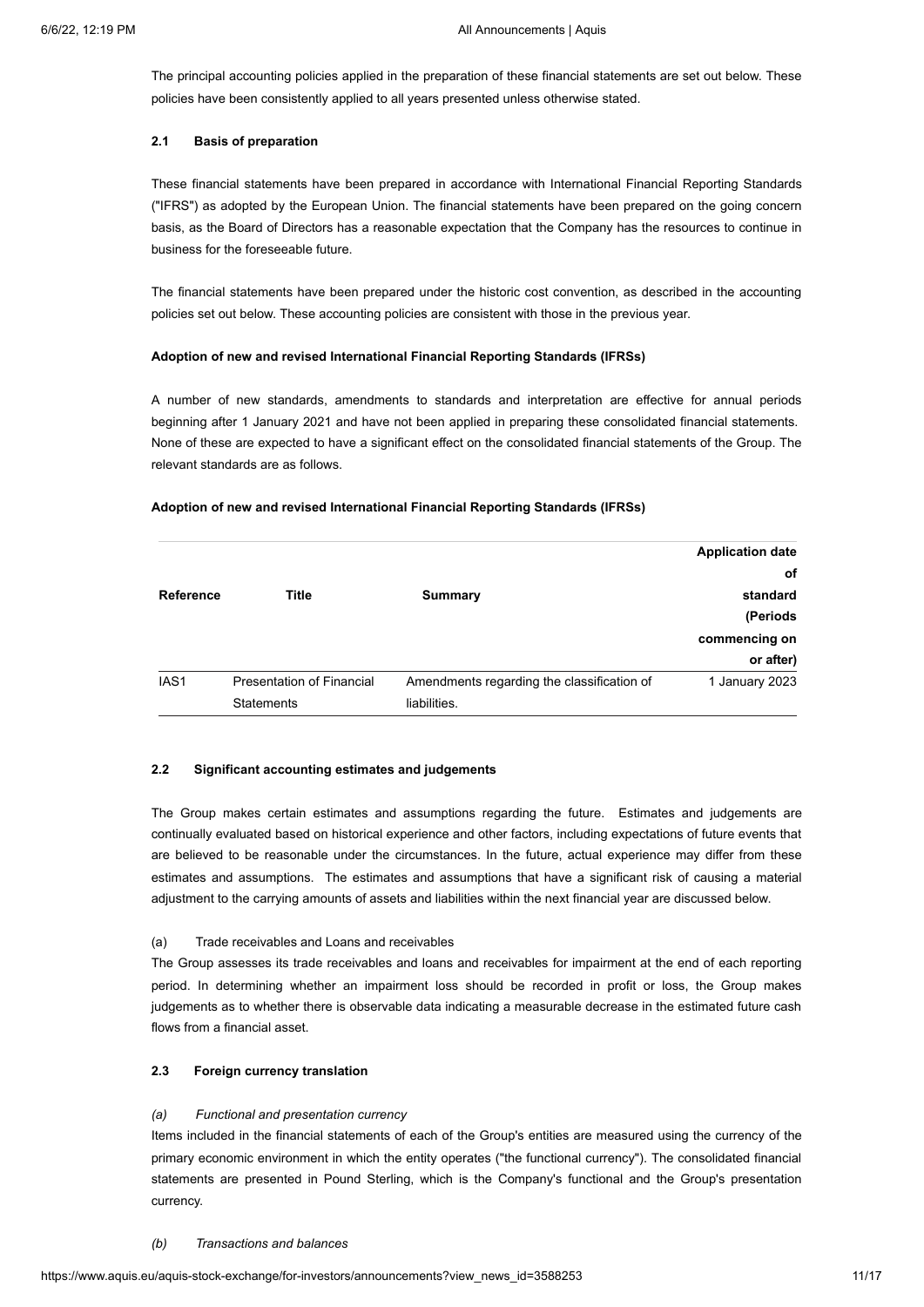Foreign currency transactions are translated into the functional currency using the exchange rates prevailing at the dates of the transactions. Foreign exchange gains and losses resulting from the settlement of such transactions and from the translation at period-end exchange rates of monetary assets and liabilities denominated in foreign currencies are recognised in the company income statement.

### *(c) Group companies*

The results and financial position of all the Group entities that have a functional currency different from the presentation currency are translated into the presentation currency as follows:

- (i) assets and liabilities for each balance sheet presented are translated at the closing rate at the date of that balance sheet;
- (ii) income and expenses for each income statement are translated at average exchange rates; and
- (iii) all resulting exchange differences are recognised as a separate component of equity.

On consolidation, exchange differences arising from the translation of the net investment in foreign operations are taken to other comprehensive income. When a foreign operation is disposed of, exchange differences that were recorded in equity are recognised in the income statement as part of the gain or loss on sale. On the partial disposal of a subsidiary that includes a foreign operation, the proportionate share of the cumulative amount of exchange differences recognised in other comprehensive income is re-attributed to the non-controlling interests. In any other partial disposal of a foreign operation, the proportionate share of the cumulative exchange differences recognised in other comprehensive income is reclassified to profit and loss.

Goodwill and fair value adjustments arising on the acquisition of a foreign entity are treated as assets and liabilities of the foreign entity and translated at the closing rate.

### **2.4 Revenue and expense recognition**

Revenue from the provision of broadband services is recognised by reference to the month it is provided. Revenue is shown net of value added tax.

Interest income is recognised in the financial statements on a time-proportionate basis using the effective interest method.

The effective interest method is a method of calculating the amortised cost of a financial asset or financial liability and of allocating the interest income or interest expense over the period.

Expenses are accounted for on an accruals basis.

### **2.5 Basis of consolidation**

### *Subsidiaries*

Where the company has control over an investee, it is classified as a subsidiary. The company controls an investee if all three of the following elements are present: power over the investee, exposure to variable returns from the investee, and the ability of the investor to use its power to affect those variable returns. Control is reassessed whenever facts and circumstances indicate that there may be a change in any of these elements of control. De-facto control exists in situations where the company has the practical ability to direct the relevant activities of the investee without holding the majority of the voting rights. In determining whether de-facto control exists, the company considers all relevant facts and circumstances including the size of the company's voting rights relative to both the size and dispersion of other parties who hold voting rights, substantive potential voting rights held by the company and by other parties, other contractual arrangements and historic patterns in voting attendance.

Subsidiaries are fully consolidated from the date on which control is transferred to the Group and continue to be included until control is lost or ceases.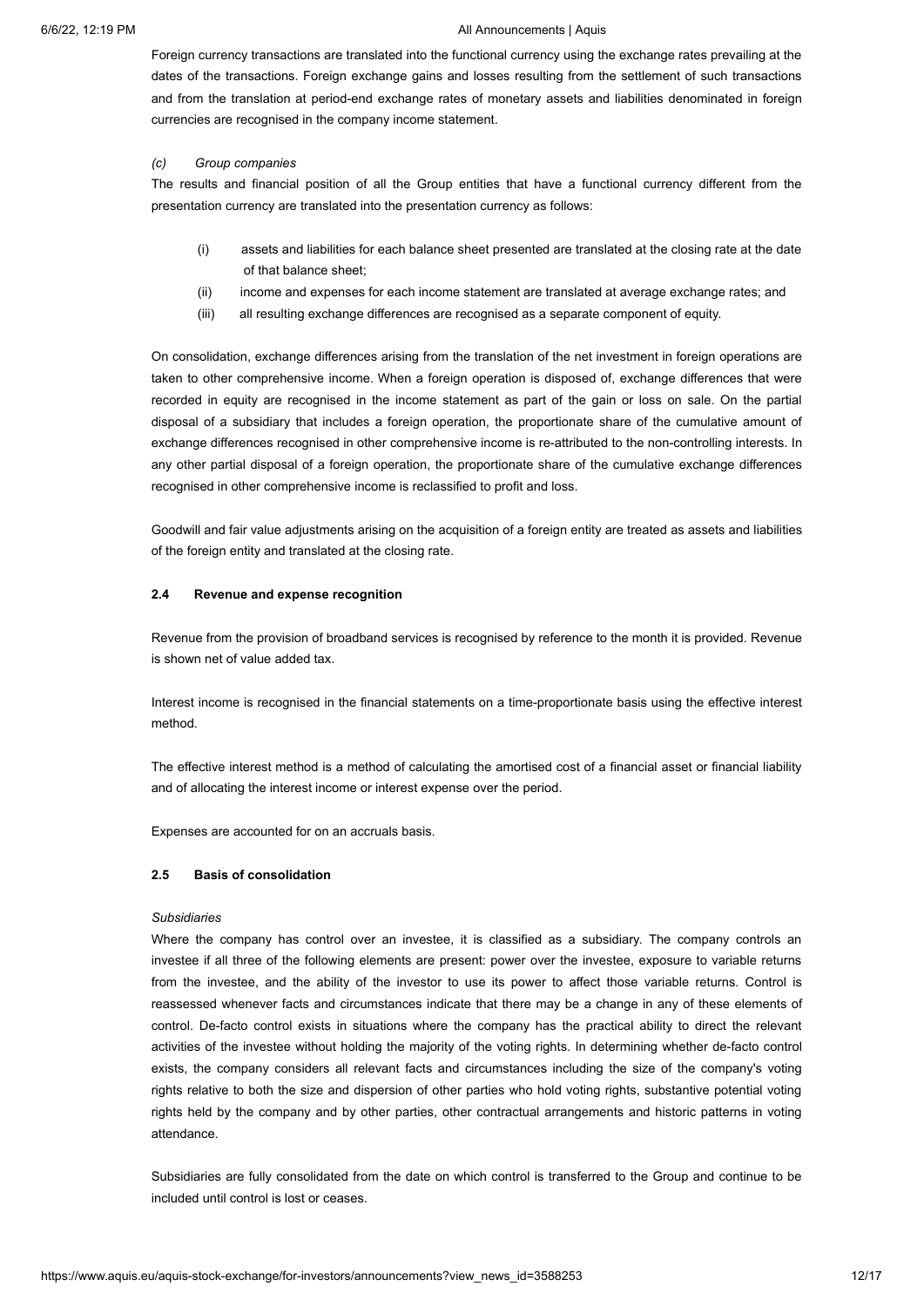Goodwill is initially measured as the excess of the aggregate of the consideration transferred and the fair value of non-controlling interest over the net identifiable assets acquired and liabilities assumed. If this consideration is lower than the fair value of the net assets of the subsidiary acquired, the difference is recognised in profit or loss.

#### *Transactions and non-controlling interests*

The Group treats transactions with non-controlling interests that do not result in a loss of control as transactions with equity owners of the Group.

#### *Transactions eliminated on consolidation*

Intra-group balances and transactions, and any unrealised gains/losses arising from intra-group transactions, are eliminated in preparing the consolidated financial statements.

### **2.6 Operating segments**

Operating segments are reported in a manner consistent with the internal reporting provided to the chief operating decision-maker. The chief operating decision-maker is the person or group that allocates resources to and assesses the performance of the operating segments of an entity. The Group has determined that its chief operating decision-maker is the Board of the Company.

The Board reviews the Group's internal reporting in order to assess performance and allocate resources. Based on this internal reporting to the Board, it has been determined that there is only one operating segment, the provision of broadband services in the UK.

# **2.7 Leases**

At inception of the contract, the company assesses whether a contract is, or contains, a lease. It recognises a right-of-use asset and a corresponding lease liability with respect to all lease arrangements in which it is the lessee. The right-of-use assets and the lease liabilities are presented as separate line items in the statement of financial position.

The lease liability is initially measured at the present value of the lease payments that are not paid at the commencement date, discounted by using the rate implicit in the lease. If this rate cannot be readily determined, the company uses its incremental borrowing rate. It is subsequently measured by increasing the carrying amount to reflect interest on the lease liability (using the effective interest method) and by reducing the carrying amount to reflect the lease payments made.

The right-of-use assets comprise the initial measurement of the corresponding lease liability, plus lease payments made on or before the commencement day, less any lease incentives received and plus any initial direct costs. They are subsequently measured at cost less accumulated depreciation and impairment losses.

# **2.8 Tangible fixed assets**

Tangible fixed assets are measured at cost, net of depreciation and any impairment losses.

Depreciation is recognised so as to write off the cost of the assets less their residual values over their useful lives on the following bases:

| Plant & Machinery                    | Written off over 1, 3, 4, 6 or 10 years                 |
|--------------------------------------|---------------------------------------------------------|
| Motor vehicles                       | 25% straight line                                       |
| Fixtures & fittings                  | 25% straight line                                       |
| Computer equipment 25% straight line |                                                         |
| Leasehold buildings                  | Over the period of the lease payments and over 10 years |

The gain or loss arising on disposal of an asset is determined as the difference between the sale proceeds and the carrying value of the asset and is credited or charged to profit or loss.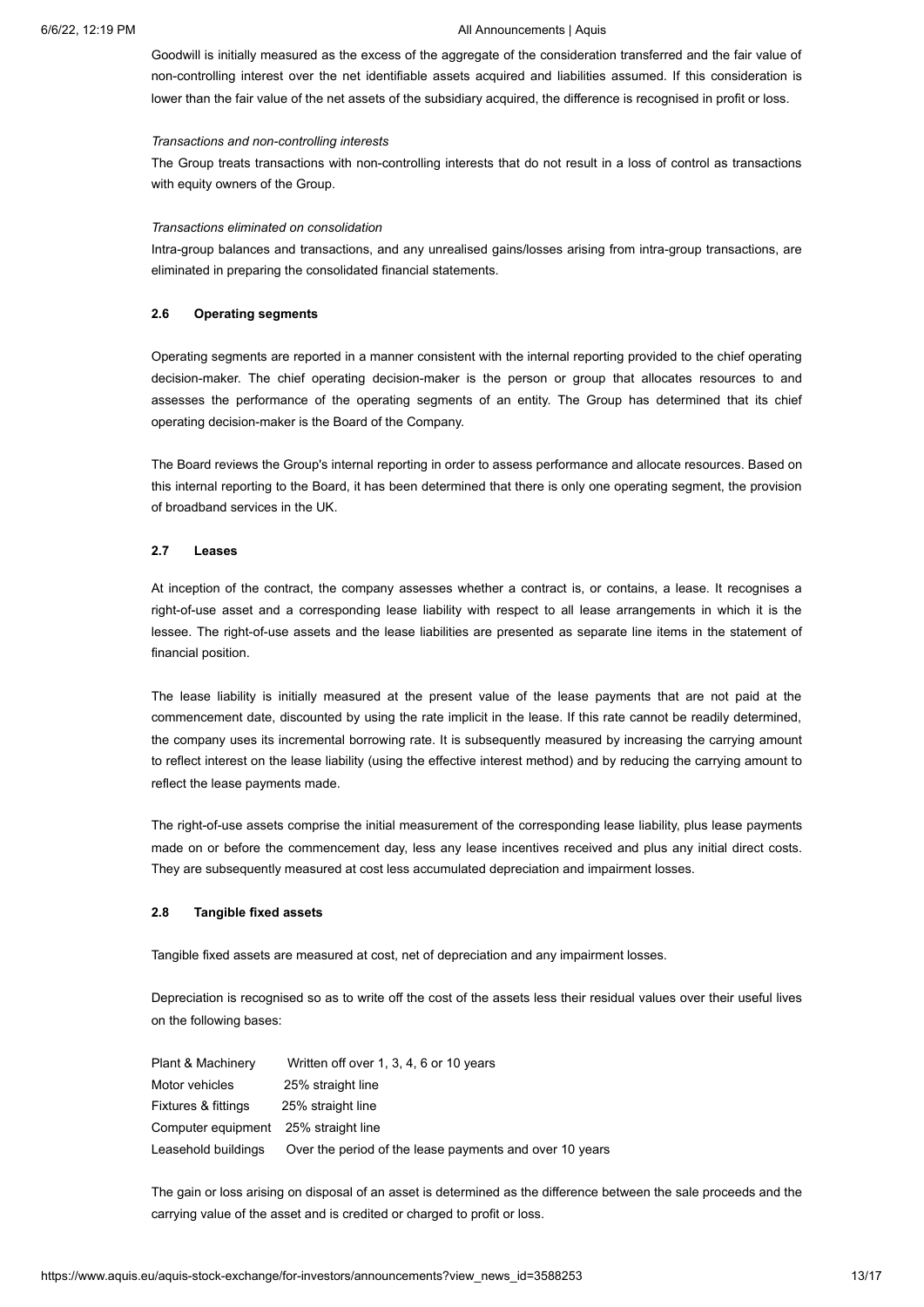#### **2.9 Financial assets and financial liabilities**

# **Financial instruments**

IFRS 9 requires an entity to address the classification, measurement and recognition of financial assets and liabilities.

# a) Classification

The Group classifies its financial assets in the following measurement categories:

- those to be measured subsequently at fair value (either through OCI or through profit or loss); and
- those to be measured at amortised cost.

The classification depends on the Group's business model for managing the financial assets and the contractual terms of the cash flows.

For assets measured at fair value, gains and losses will be recorded either in profit or loss or in OCI. For investments in equity instruments that are not held for trading, this will depend on whether the Group has made an irrevocable election at the time of initial recognition to account for the equity investment at fair value through other comprehensive income (FVOCI).

The Group classifies financial assets as amortised costs only if both of the following criteria are met:

- the asset is held within a business model whose objective is to collect contractual cash flows; and
- the contractual terms give rise to cash flows that are solely payment of principal and interest.

#### b) Recognition

Purchases and sales of financial assets are recognised on trade date (that is, the date on which the Group commits to purchase or sell the asset). Financial assets are de-recognised when the rights to receive cash flows from the financial assets have expired or have been transferred and the Group has transferred substantially all the risks and rewards of ownership.

### c) Measurement

At initial recognition, the Group measures a financial asset at its fair value plus, in the case of a financial asset not at fair value through profit or loss (FVPL), transaction costs that are directly attributable to the acquisition of the financial asset.

Transaction costs of financial assets carried at FVPL are expensed in profit or loss.

#### Debt instruments

Amortised cost: Assets that are held for collection of contractual cash flows, where those cash flows represent solely payments of principal and interest, are measured at amortised cost. Interest income from these financial assets is included in finance income using the effective interest rate method. Any gain or loss arising on derecognition is recognised directly in profit or loss and presented in other gains/(losses) together with foreign exchange gains and losses. Impairment losses are presented as a separate line item in the statement of profit or loss.

#### d) Impairment

The Group assesses, on a forward-looking basis, the expected credit losses associated with any debt instruments carried at amortised cost. The impairment methodology applied depends on whether there has been a significant increase in credit risk. For trade receivables, the Group applies the simplified approach permitted by IFRS 9, which requires expected lifetime losses to be recognised from initial recognition of the receivables.

#### **2.10 Government grant**

A government grant is recognised only when there is reasonable assurance that (a) the entity will comply with any conditions attached to the grant and (b) the grant will be received. The grant is recognised as income over the period necessary to match them with the related costs, for which they are intended to compensate, on a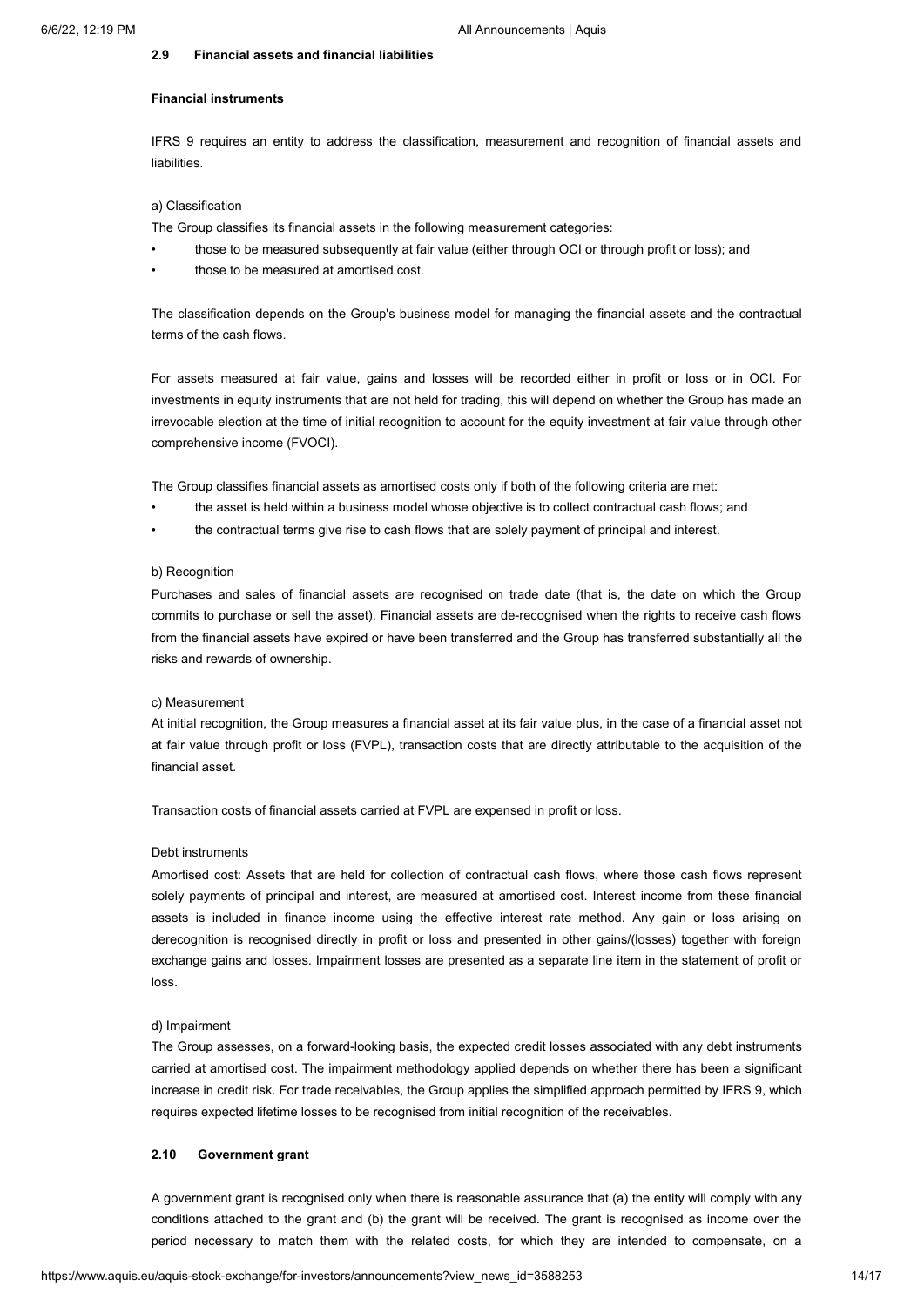systematic basis.

### **2.11 Taxation**

Current and deferred tax is charged or credited in profit or loss, except when it relates to items charged or credited directly to equity, in which case the related tax is also dealt with in equity. Current tax is calculated on the basis of the tax laws enacted or substantively enacted at the reporting date in the countries where the Company and its subsidiaries operate.

Deferred tax liabilities are generally recognised for all taxable temporary differences and deferred tax assets are generally recognised for all deductible temporary differences to the extent that it is probable that taxable profits will be available against which those deductible temporary differences can be utilised, except for differences arising on investments in subsidiaries where the Group is able to control the timing of the reversal of the difference and it is probable that the difference will not reverse in the foreseeable future.

Recognition of the deferred tax assets is restricted to those instances where it is probable that a taxable profit will be available against which the difference can be utilised.

Deferred tax is calculated based on rates enacted or substantively enacted at the reporting date and expected to apply when the related deferred tax asset is realised, or liability settled.

#### **2.12 Share capital**

Ordinary shares are classified as equity. Incremental costs directly attributable to the issue of new shares are shown in equity as a deduction, net of tax, from the proceeds.

#### **2.13 Warrants and share options**

The Company estimates the fair value of the future liability relating to issued warrants and share options using:

- · residual method, where a warrant was issued and included as a part of a package placement of "1 share + 1 warrant"
- the Black-Scholes pricing model taking into account the terms and conditions upon which the warrants and share options were issued, if the warrant or share option was granted on its own.

Warrants relating to equity finance are recorded as a reduction of share premium based on the fair value of the warrants. The charge for the share options is recorded under administrative expenses in the consolidated income statement.

# **2.14 Employee benefits**

The costs of short-term employee benefits are recognised as a liability and an expense, unless those costs are required to be recognised as part of the cost of stock or fixed assets.

The cost of any unused holiday entitlement is recognised in the period in which the employee's services are received.

Termination benefits are recognised immediately as an expense when the company is demonstrably committed to terminate the employment of an employee or to provide termination benefits.

### **2.15 Retirement benefits**

For defined contribution schemes the amount charged to profit or loss is the contributions payable in the year. Differences between contributions payable in the year and contributions actually paid are shown as either accruals or prepayments.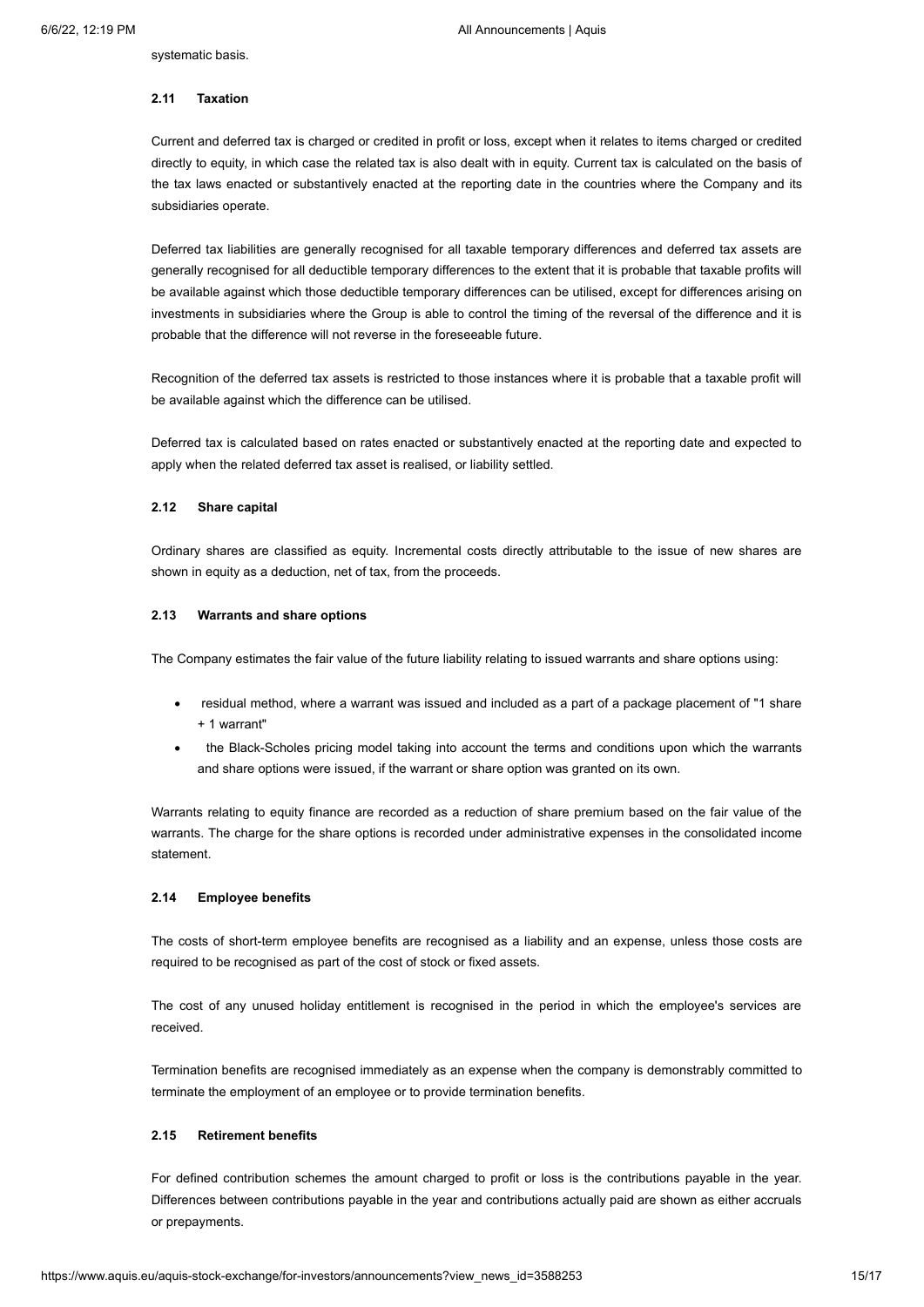### **2.16 Cash and cash equivalents**

Cash and cash equivalents comprise cash in hand, demand deposits, and other short-term highly liquid investments that are readily convertible to a known amount of cash and are subject to an insignificant risk of changes in value. The carrying amount of these assets approximates their fair value.

# **3. Basic and diluted loss per share**

#### *(a) Basic*

Basic loss per share is calculated by dividing the loss attributable to equity holders of the Group by the weighted average number of shares in issue during the year.

|                                                               | Year ended  | Year ended  |
|---------------------------------------------------------------|-------------|-------------|
|                                                               | 31 December | 31 December |
|                                                               | 2021        | 2020        |
| Loss attributable to equity holders of the Company<br>(E'000) | (1, 114)    | (728)       |
| Weighted average number of shares in issue (thousands)        | 305,836     | 205,964     |
| Basic loss per share (pence per share)                        | (0.36)      | (0.35)      |

### *(b) Diluted*

Diluted loss per share is calculated by adjusting the weighted average number of ordinary shares outstanding to assume conversion of all dilutive potential ordinary shares. The company has two category of dilutive potential ordinary shares: warrants and share options.

As the Group is reporting a loss from continuing operations for the year, in accordance with IAS 33, the warrants and share options are not considered dilutive because the exercise of the warrants or share options would have an anti-dilutive effect. The basic and diluted loss per share as presented on the face of the Consolidated Income Statement are therefore identical.

This information is provided by RNS, the news service of the London Stock Exchange. RNS is approved by the Financial Conduct Authority to act as a Primary Information Provider in the United Kingdom. Terms and conditions relating to the use and distribution of this information may apply. For further information, please contact rns@lseg.com [\(mailto:rns@lseg.com](mailto:rns@lseg.com)[\)](http://www.rns.com/) or visit www.rns.com (http://www.rns.com/).

RNS may use your IP address to confirm compliance with the terms and conditions, to analyse how you engage with the information contained in this communication, and to share such analysis on an anonymised basis with others as part of our commercial services. For further information about how RNS and the London Stock Exchange use the personal data you provide us, please see our Privacy Policy [\(https://www.lseg.com/privacy-and-cookie-policy\).](https://www.lseg.com/privacy-and-cookie-policy)

END

NEXSSDFLEEESESM ]]>